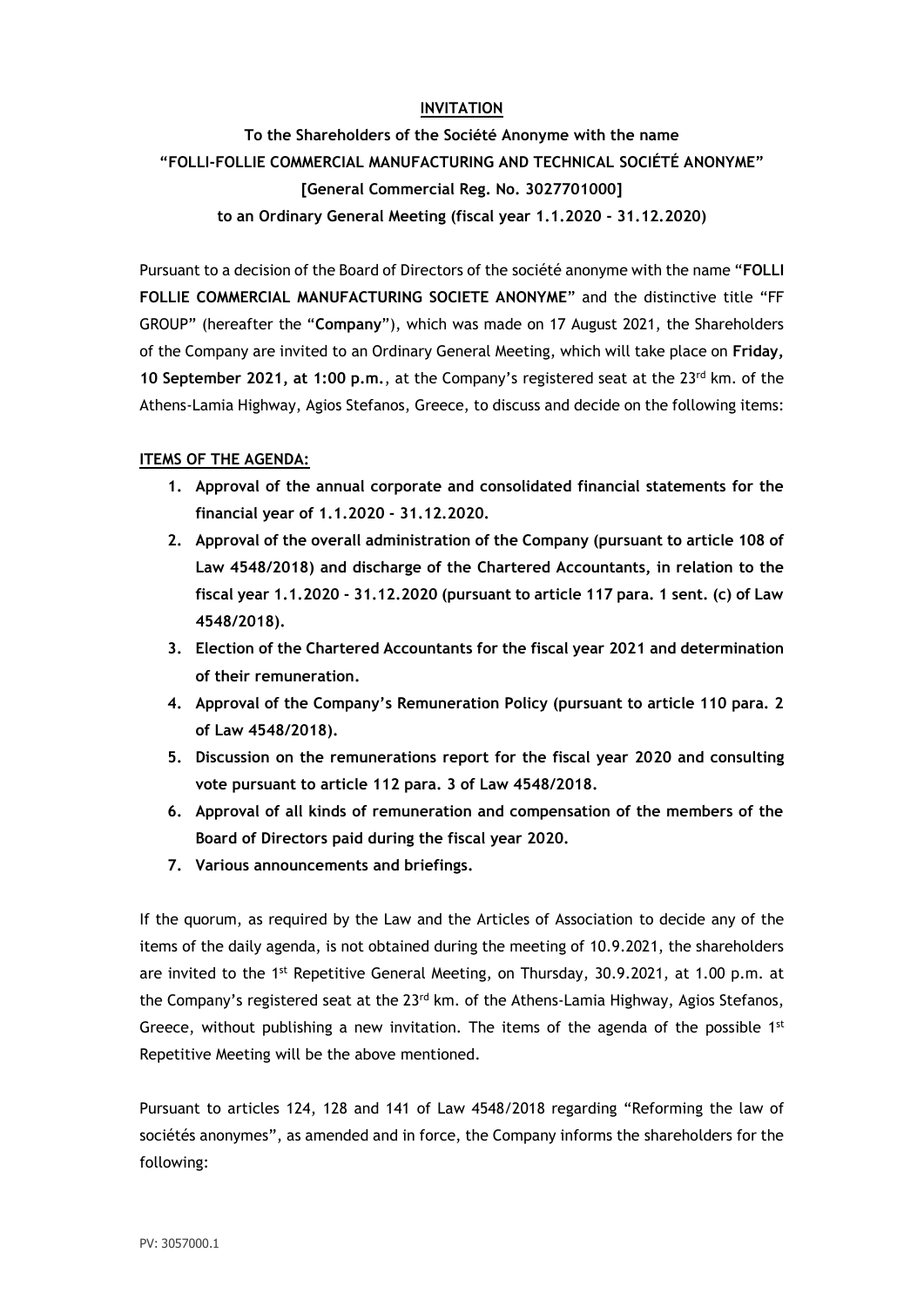### **A. RIGHT TO PARTICIPATE IN THE GENERAL ASSEMBLY**

Any person appearing as shareholder in the records of the Dematerialized Securities System administered by "Hellenic Central Securities Depository S.A." (the "**HCSD**"), which is the Central Securities Depository providing registry services in the sense of para. 6 of article 124 of L. 4548/2018, is entitled to participate at the General Meeting. The status of shareholder may be evidenced by any lawful means and, in any case, based on the update received by the Company from HCSD. Shareholding status must be effective at the beginning of the fifth (5th) day prior to the date of the General Meeting, i.e. on 5.9.2021 ("**Record Date**").

The Record Date applies in the case of an adjourned or repetitive general meeting, provided that the adjourned or reiterated general meeting does not take place later than thirty (30) days from the Record Date.

Only persons with shareholding status on the respective Record Date are deemed vis-à-vis the Company to be entitled to participate and vote at the General Meeting. Shareholders who fail to comply with the deadline of para. 4 of article 128 of L. 4548/2018, i.e. who do not submit in writing the appointment of proxies or representatives to the Company at least forty eight (48) hours before the scheduled date of the General Meeting, participate at the General Meeting unless the General Meeting refuses this participation for good reason which justifies this refusal.

The exercise of these rights does not require blocking of the beneficiary's shares or compliance with any other procedure restricting the ability to sell and transfer same during the period between the Record Date and the date of the General Meeting.

#### **B. PROCESS FOR EXERCISING VOTING RIGHTS BY PROXY**

A shareholder may participate in the General Meeting and vote either in person or by proxy. Each shareholder may appoint up to three (3) proxies. However, if a shareholder holds shares in the Company, which are held in more than one investor securities account, such restriction does not prevent the shareholder from appointing different proxies for the shares in each investor account in relation with the General Assembly. A proxy acting on behalf of more than one shareholder may vote differently for each shareholder.

A shareholder proxy must notify to the Company, before the start of the General Meeting, any specific event which may be useful to shareholders, in order to assess the risk of the proxy serving interests other than those of the shareholder. In the sense of this paragraph, a conflict of interest may particularly arise when a proxy is:

a) a shareholder exercising control of the Company, or other legal person or entity controlled by that shareholder;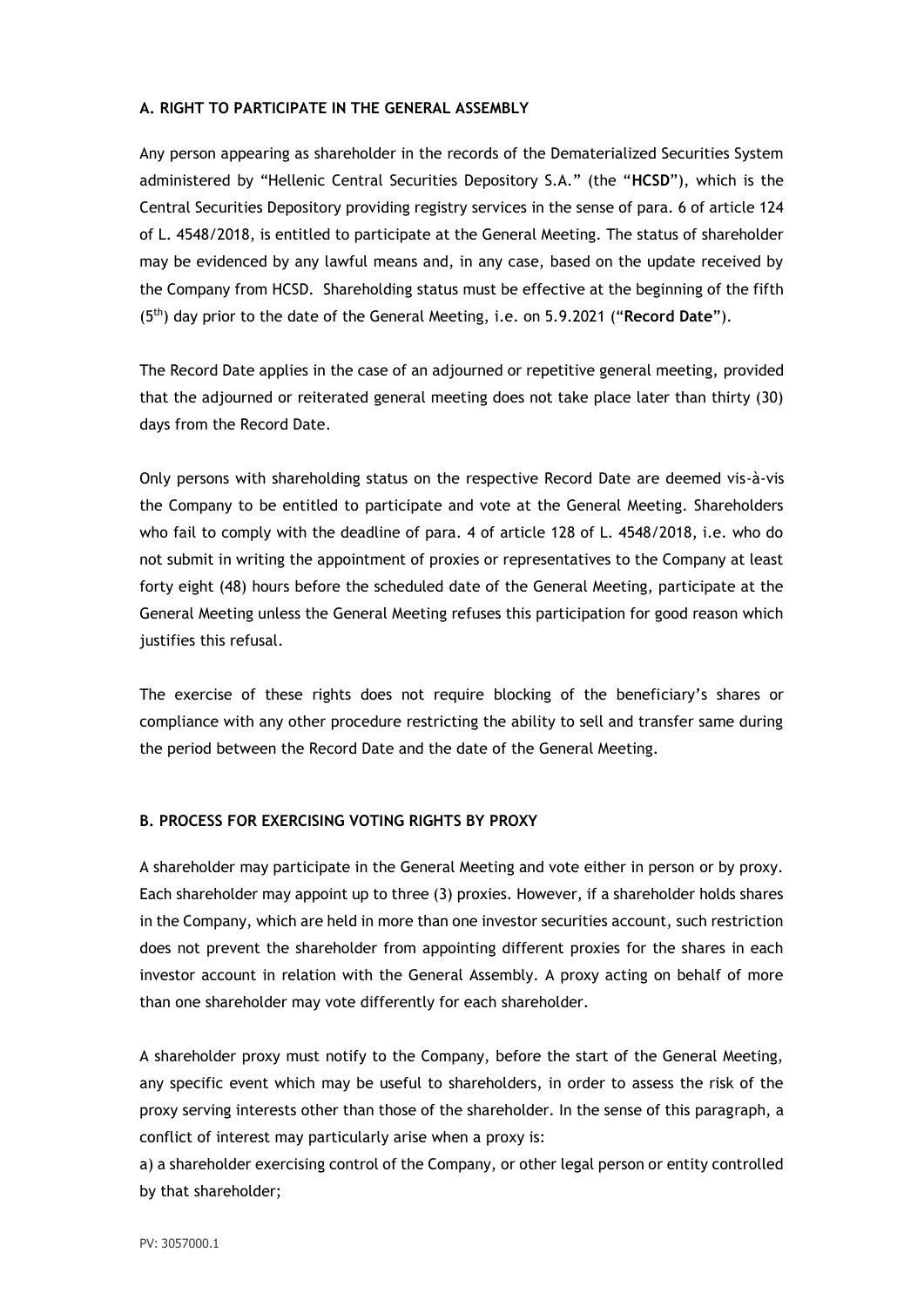b) a member of the board of directors or generally of the management of the Company or shareholder exercising control of the Company, or other legal person or entity controlled by that shareholder, which exercises control of the Company;

c) an employee or a certified auditor of the Company or a shareholder exercising control of the Company, or other legal person or entity controlled by that shareholder, which exercises control of the Company;

d) a spouse or a first-degree relative with one of the individuals referred to under (a) through (c) above.

The appointment and revocation of a shareholder proxy and the revocation or replacement of a representative or a proxy are made in writing (as mentioned immediately below) and filed with the Company at least forty-eight (48) hours prior to the scheduled date of the General Meeting.

The form that may be used for the appointment of a proxy is available at the Company's website [\(http://www.ffgroup.com/investors/shareholders/annual-general-meetings/\)](http://www.ffgroup.com/investors/shareholders/annual-general-meetings/). Such form must be filed, filled-in and signed by the shareholder with the Company's Investor Relations and Corporate Announcements Unit either by post (to the address: FF GROUP, 23rd km of the Athens-Lamia Highway, 14565, Agios Stefanos, Greece) or by e-mail (at [ir@ffgroup.gr\)](mailto:ir@ffgroup.gr), at least **forty-eight hours (48)** prior to the date of the General Meeting. Beneficiaries are responsible for confirming the successful dispatch of the proxy form and the receipt thereof by the Company, by calling the following number: +30 210 6241141 (Mrs. Mantalena Kasidiaropoulou).

## **C. MINORITY SHAREHOLDER RIGHTS**

Pursuant to Article 121 paragraph 4 of Law 4858/2018 regarding "Reforming the law of sociétés anonymes", we notify the Shareholders of the rights, to which (among others) they are entitled and which are provided by article 141 paragraphs 2, 3, 6 and 7 of L. 4548/2018:

**Paragraph 2 of article 141 of L. 4548/2018**: At the request of shareholders representing one twentieth (1/20) of the paid-up share capital, the company's board of directors is obliged to include additional items in the General Meeting's agenda, if the relevant request is received by the board of directors at least fifteen (15) days prior to the General Meeting, i.e. by 26 August 2021. The request for including additional items in the agenda is accompanied by a justification or a draft decision to be approved by the General Meeting, and the revised agenda is published in the same manner as the previous agenda thirteen (13) days prior to the date of the General Meeting and is also made available to the shareholders at the Company's website, along with the justification or draft decision submitted by the shareholders in accordance with article 123 paragraph 4 of law 4548/2018, as amended and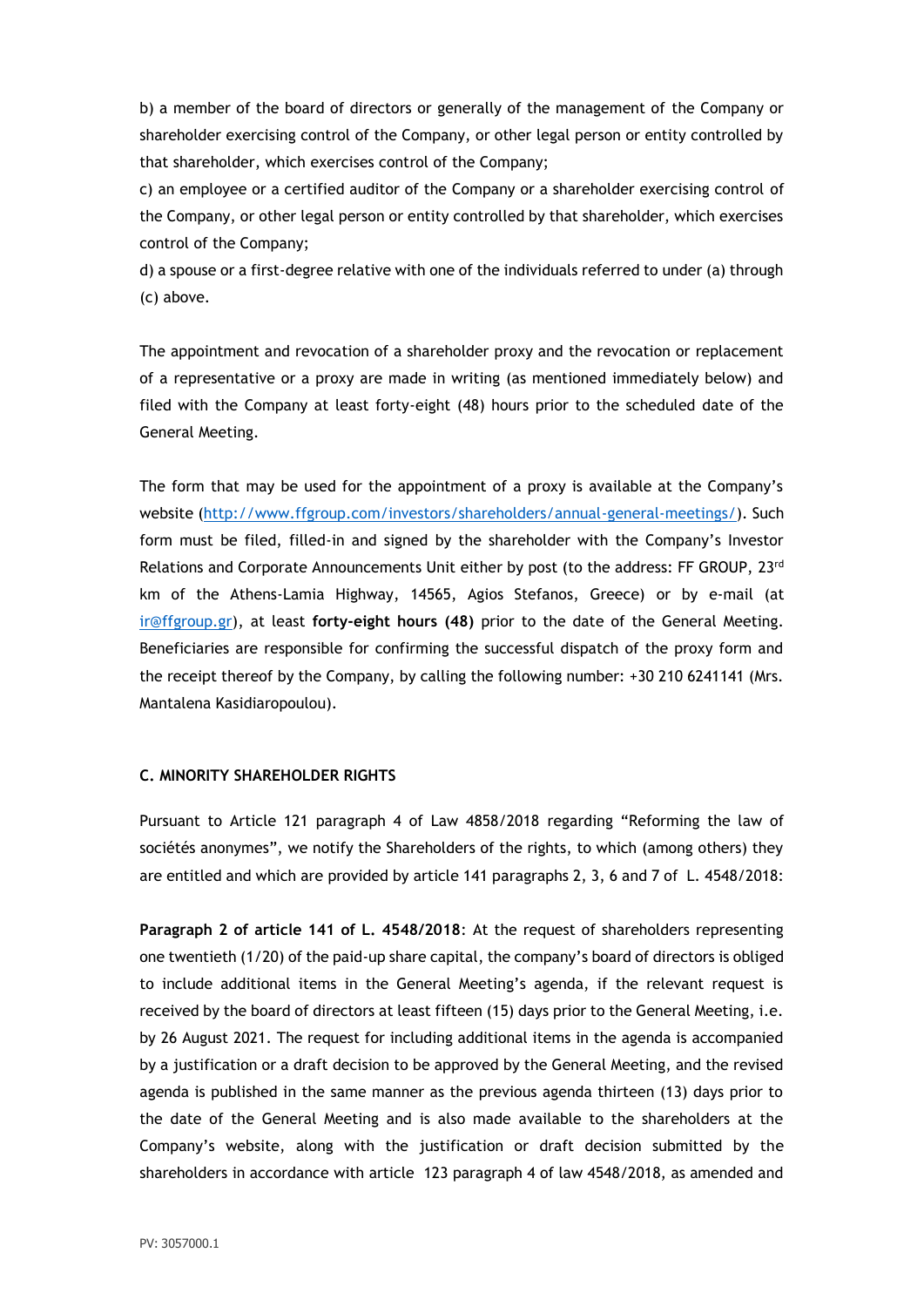in force. If these items are not published, the requesting shareholders are entitled to request the adjournment of the General Meeting, pursuant to article 141 para. 5 of law 4548/2018, as amended and in force, and to proceed with the publication themselves, as provided in the second sentence of this paragraph, at the expense of the Company.

**Paragraph 3 of article 141 of L. 4548/2018:** Shareholders representing one twentieth (1/20) of the paid-up share capital, are entitled to submit draft decisions on items included either on the original or any revised agenda of the General Meeting. The relevant request should be received by the Board of Directors at least seven (7) days prior to the date of General Meeting, i.e. by 3 September 2021, and the draft decisions become available to the shareholders in accordance with article 123 paragraph 3 of law 4548/2018, as amended and in force**,** at least six (6) days prior to the date of General Meeting, i.e. by 3 September 2021 *(given that the 4th of September is not a working day)*.

**Paragraph 6 of article 141 of L. 4548/2018:** At the request of any shareholder, submitted to the Company at least five (5) full days prior to the General Meeting, i.e. by 3 September 2021 *(given that the 4th and 5th of September are not working days)*, the Board of Directors shall provide the General Meeting with information relating to the Company's corporate affairs, to the extent such information is relevant to the items of the agenda. There is no obligation to provide information, when the relevant information is already available on the Company's website, in particular in the form of questions and answers. Additionally at the request of shareholders representing one twentieth (1/20) of the paid-up share capital, the Board of Directors is obliged to announce to the General Meeting, if it is the ordinary annual one, the amounts that were paid to each member of the Board of Directors or to the managers of the Company during the last two years, as well as any benefit to such persons for whichever cause or any contract of the Company with them. In all the above cases, the Board of Directors may refuse to provide the information for sufficient due reason, to be recorded in the minutes. Such a reason may be, as applicable, the representation of the requesting shareholders in the Board of Directors, in accordance with Articles 79 or 80 of law 4548/2018, as amended and in force. In the cases of the present paragraph, the Board of Directors may answer once to shareholder requests having the same content.

**Paragraph 7 of article 141 of l. 4548/2018:** At the request of shareholders representing one tenth (1/10) of the paid-up share capital, which is submitted to the Company at least five (5) full days prior to the General Meeting, i.e. by 3 September 2021 *(given that the 4th and 5 th of September are not working days)*, the Board of Directors must provide the General Meeting with information relating to the corporate affairs and the financial position of the Company. The Board of Directors may decline to provide the information for sufficient due reason, to be recorded in the Minutes. Such reason may be, as the case may be, the representation of the requesting shareholders in the Board of Directors, in accordance with